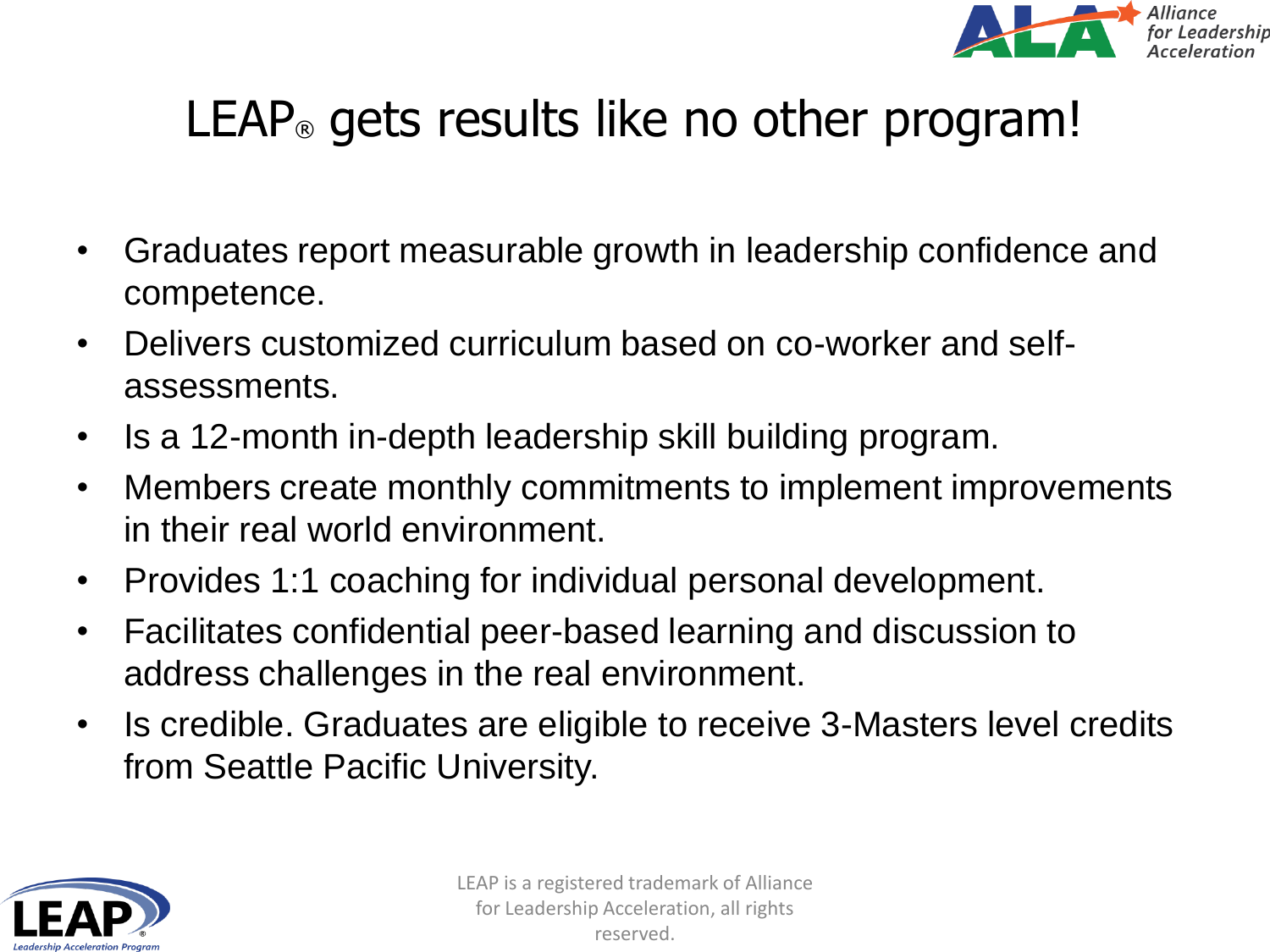

#### Key Messages: LEAP® Leadership Acceleration Program Make leadership a habit. Transforming managers into leaders since 2002.

| <b>Concept</b>                  | <b>Key Message</b>                                                                                                                                                                                                                                                                                               |
|---------------------------------|------------------------------------------------------------------------------------------------------------------------------------------------------------------------------------------------------------------------------------------------------------------------------------------------------------------|
| What is<br><b>LEAP</b>          | A year-long, cohort-based, leadership acceleration program that transforms mid-career managers into leaders capable of<br>guiding teams to move their organization to the next level.                                                                                                                            |
| <b>How LEAP</b><br>works        | A customized curriculum is developed for each cohort, based on skill improvement areas identified in individual assessments.<br>One-to-one coaching is provided to address in-depth individual needs, and growth is measured through ongoing assessments<br>completed throughout the year.                       |
| Who LEAP<br>is for              | Mid-career managers, high potential, and high performing individuals, at organizations looking to develop their existing talent.                                                                                                                                                                                 |
| <b>How LEAP</b><br>is different | LEAP combines the best qualities of the many leadership or management courses available, into a single action-based,<br>development program focused on customized curriculum, commitments, peer sharing, and one-to-one coaching for optimal<br>development of each individual's leadership skills.              |
|                                 | LEAP is a 12-month program that addresses skill development at a deep enough level so participants can set actions for their<br>real environment, and track progress throughout the year.                                                                                                                        |
|                                 | LEAP delivers a customized curriculum mapped to actual skill development areas based on individual assessments.                                                                                                                                                                                                  |
|                                 | LEAP members receive 1:1 coaching to focus on individual personal development plans and skill development progress.                                                                                                                                                                                              |
|                                 | LEAP fosters peer sharing and participants leverage the experience of their peer managers and leaders at other organizations to<br>resolve real challenges in their work environment.                                                                                                                            |
|                                 | LEAP participants are accountable for their growth and set monthly commitments to implement concepts in their real-world<br>environment. They journal the process and are held accountable to report back on progress each month.                                                                                |
|                                 | LEAP participants show measurable growth at the end of each year. LEAP's proprietary Leadership Confidence & Competence™<br>assessment tool measures growth and progress of each member over the course of a year, ultimately showing participating<br>organizations a return-on-investment for each individual. |
|                                 | LEAP participants are eligible to receive 3 Master's level credits from Seattle Pacific University, helping them earn the knowledge<br>and credits they need to complete their advanced degree.                                                                                                                  |
|                                 | the contract of the contract of the contract of the contract of the contract of                                                                                                                                                                                                                                  |

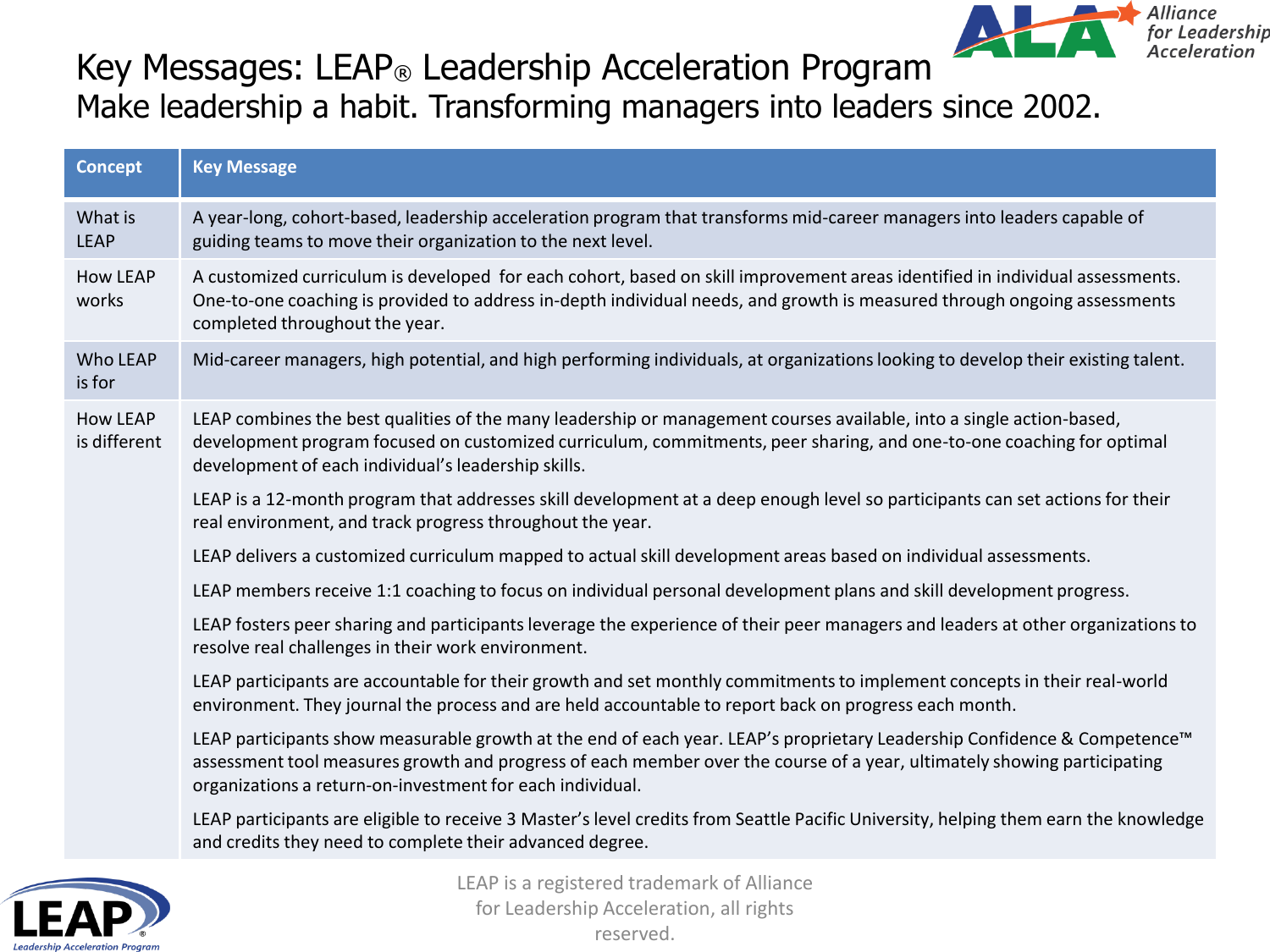#### Benefits: Decision Makers & Influencers Transform. Differentiate. Turn vision into action.



|                                           | <b>Key Benefit</b>                                                                                                                                    | <b>How LEAP<sup>®</sup> Delivers</b>                                                                                                                                                                                                                                                                                                                                                                                                                                                                                                                 | <b>Supporting Evidence</b>                                                                                                                                                                                                                                                                                                                                                                                                                                                                                                                                                                                                      |
|-------------------------------------------|-------------------------------------------------------------------------------------------------------------------------------------------------------|------------------------------------------------------------------------------------------------------------------------------------------------------------------------------------------------------------------------------------------------------------------------------------------------------------------------------------------------------------------------------------------------------------------------------------------------------------------------------------------------------------------------------------------------------|---------------------------------------------------------------------------------------------------------------------------------------------------------------------------------------------------------------------------------------------------------------------------------------------------------------------------------------------------------------------------------------------------------------------------------------------------------------------------------------------------------------------------------------------------------------------------------------------------------------------------------|
| <b>LEAP helps</b><br>executives<br>and HR | Create a successful<br>future for your<br>company.<br>Save money by<br>investing in existing<br>employees who<br>already understand<br>your business. | Transform your people into leaders capable of:<br>weathering challenges of an ever-changing economic<br>landscape,<br>contributing solutions that give you a competitive edge,<br>$\bullet$<br>and<br>taking your organization to the next level by influencing<br>$\bullet$<br>others.<br>Over 12 months, LEAP deploys assessments, customized<br>curriculum, monthly commitments, and 1:1 coaching to<br>ensure LEAP graduates can lead their teams to execute your<br>current company vision, achieve goals, and then develop<br>what comes next. | Executive Managers report that LEAP graduates:<br>• Are better able to understand the big picture.<br>Create solutions to problems.<br>$\bullet$<br>Are stronger project managers capable of moving initiatives<br>$\bullet$<br>forward.<br><b>WHAT MANAGERS ARE SAYING</b><br>"It's the best money I've ever spent on anything in my company."<br>"The individualized coaching and confidential peer learning<br>environment gave our managers access to a leadership development<br>experience they simply couldn't get otherwise. They learned a lot, but<br>more importantly - they applied the learning." Brian Quint, CEO |
|                                           | Ensure your<br>investment goes<br>towards building the<br>specific skills your<br>leaders need most to<br>guide their teams.                          | LEAP participants complete a series of assessments to<br>identify strengths and areas of improvement, and uncover<br>gaps between views on these areas across peers, managers,<br>subordinates, and the individual.<br>Each LEAP participant begins their leadership development<br>journey knowing what they need to work on to meet the<br>needs of your organization. LEAP then delivers a customized<br>curriculum mapped to skill development areas identified in<br>assessments.                                                               | <b>AquaQuip</b><br>"Her effectiveness and influence in our organization has grown<br>tremendously"<br>"I see her bringing me great ideas and solutions rather than expecting<br>me to have the answers. "<br>"He has responded to the economic slow down with solid decisions<br>both in staffing and programs that have kept his staff focused. The<br>change that was most obvious was his ability to have the hard                                                                                                                                                                                                           |
|                                           | Benefit from positive<br>changes being<br>implemented<br>throughout the year.                                                                         | LEAP participants define monthly commitments to<br>implement new concepts in the real-world environment.<br>Participants will implement 12-months worth of concepts<br>that result in positive changes in their ability to see the big<br>picture and not get stuck in the details, as well as improve<br>their working relationships with their peers, team-members,<br>managers, customers, and vendors. They are encouraged to<br>journal their process and are held accountable with<br>discussion follow-up at the each monthly session.        | conversations with his staff when necessary. Many people will avoid<br>these."<br><b>POSITIVE CHANGE MEASURED</b><br>LEAP graduates show a 32% increase on average, in their awareness<br>and confidence as leaders.<br>LEAP graduates show a 28% increase on average, in their enjoyment<br>mentoring others to succeed.<br>LEAP graduates show a 28% increase on average, in their confidence<br>to lead any group even in areas where they have no technical<br>expertise.                                                                                                                                                   |

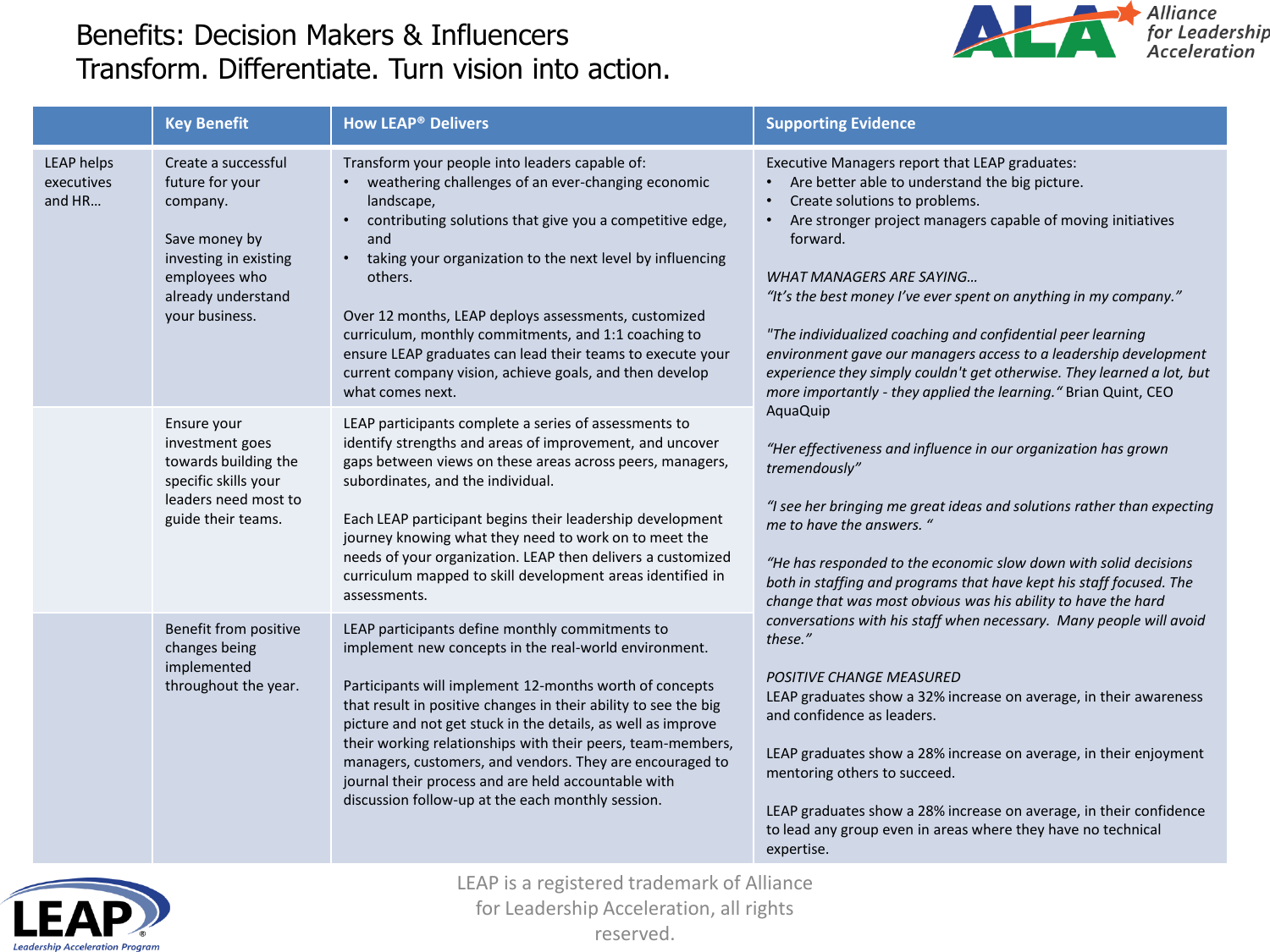Benefits: Decision Makers & Influencers (con't...) Transform. Differentiate. Turn vision into action.



|                                 | <b>Key Benefit</b>                                                                                      | <b>How LEAP<sup>®</sup> Delivers</b>                                                                                                                                                 |
|---------------------------------|---------------------------------------------------------------------------------------------------------|--------------------------------------------------------------------------------------------------------------------------------------------------------------------------------------|
| LEAP helps executives<br>and HR | Elevate the roster and bio's of your<br>management team with advanced degree<br>credentials.            | LEAP participants are eligible to receive 3 Master's level credits from<br>Seattle Pacific University, transferrable to the advanced degree<br>program they are working to complete. |
|                                 | Gain insight and directly benefit from how<br>other organizations have solved<br>management challenges. | LEAP participants develop a circle of trust with the peers in their<br>cohort, and work together to develop resolutions to problems in<br>their real environment.                    |

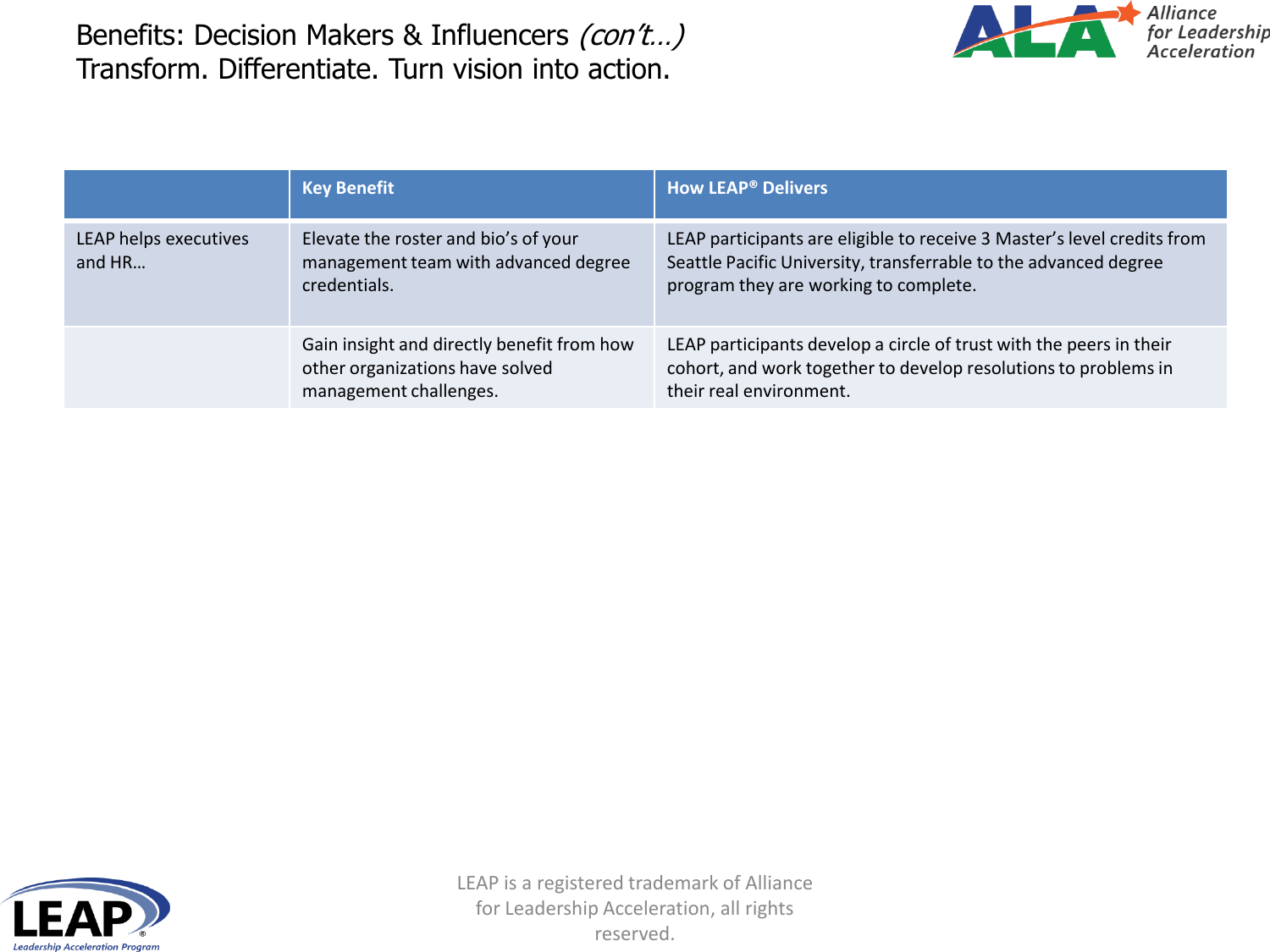

### Benefits: Participants. Make leadership a habit. Create your success.

|                                                     | <b>Key Benefit</b>                                                                                                                                                | <b>How LEAP<sup>®</sup> Delivers</b>                                                                                                                                                                                                                                                                                                                                                                                                                                                                                                                                                                                                                                                                                                                                                                                       |                                                                                                                                                                                                                                                                                                                                                                                                                  |  |
|-----------------------------------------------------|-------------------------------------------------------------------------------------------------------------------------------------------------------------------|----------------------------------------------------------------------------------------------------------------------------------------------------------------------------------------------------------------------------------------------------------------------------------------------------------------------------------------------------------------------------------------------------------------------------------------------------------------------------------------------------------------------------------------------------------------------------------------------------------------------------------------------------------------------------------------------------------------------------------------------------------------------------------------------------------------------------|------------------------------------------------------------------------------------------------------------------------------------------------------------------------------------------------------------------------------------------------------------------------------------------------------------------------------------------------------------------------------------------------------------------|--|
| <b>LEAP helps</b><br>career oriented<br>individuals | Get more from the<br>team you have, and<br>learn to be proactive<br>about tough situations.                                                                       | Sometimes we don't get to choose our team and yet our performance is tied to<br>theirs. It's imperative to our own growth that we learn to lead and motivate all<br>types of personalities and work styles. The LEAP program is designed to help you<br>get more from the employees, managers, and peers that you have by leading<br>them to positive performance and driving change that takes the organization to<br>the next level.                                                                                                                                                                                                                                                                                                                                                                                     | WHAT PARTICIPANTS ARE SAYING<br>"I am spending my time on the right things, rather<br>than trying to do things right - my sales numbers<br>are at an all time high because I am delegating and<br>focusing on the larger issues & coaching my                                                                                                                                                                    |  |
|                                                     | Understand how you<br>see yourself and how<br>others see you; then<br>learn the skills needed<br>to "close the gaps" and<br>be the leader they need<br>you to be. | LEAP employs a series of CheckPoint 360™, and Confidence and Competence<br>assessments throughout the year. Assessments uncover areas for skill<br>improvement, gaps in perception of your skills across your teams, as well as<br>where you already perform as a leader. You will use assessment feedback to<br>identify curriculum modules to help you develop the skills you need most. At the<br>end of the LEAP year, you will see the progress you've made to close the gaps,<br>and a measurable increase in your awareness and confidence as a leader.                                                                                                                                                                                                                                                             | people."<br>"I am much better at managing people & setting<br>expectations so that I'm not bogged down."<br>"I trust my instincts and am making more decisive<br>decisions."                                                                                                                                                                                                                                     |  |
|                                                     | Build the skills YOU<br>need.                                                                                                                                     | Unlike other 2-3 day programs with groups of 25 or more that deliver a standard<br>set of theory-based leadership concepts, LEAP delivers a customized 12-month<br>skill-building curriculum and provides you with one-to-one coaching based on<br>the needs identified in your individual assessment. Each month as a LEAP<br>participant, you will set commitments to apply the skills you've learned in the<br>workplace, ensuring what you learn becomes a habit.                                                                                                                                                                                                                                                                                                                                                      | "It's great to have a safe place to discuss issues and<br>find practical solutions with peers."<br>"Hearing what other managers are dealing with in<br>their organizations helped me realize that other<br>managers & organizations struggle with very<br>similar things."                                                                                                                                       |  |
|                                                     | Improve review scores<br>and negotiate what<br>you want and need to<br>be a great leader.                                                                         | As a LEAP participant, you will develop monthly commitments to apply the skills<br>you learn in your work environment. You are encouraged to keep a journal of the<br>process you take to implement positive change, and share your experience with<br>your cohort the following session. Learning is accelerated because you work on<br>the actual issues you are facing. Additionally, we conduct a series of assessments<br>throughout the year so you can measure how your leadership confidence and<br>competence has changed.<br>Documenting commitments, journaling processes, and measuring positive<br>change will help you communicate your achievements and needs to<br>management, track your growth and success, and prepares you for negotiations<br>to get what you want and need to become a great leader. | "What I love about LEAP is the small changes I<br>make, that move mountains."<br>"It was so nice to see (my leadership)<br>disconnectsit also helps show you a roadmap and<br>blueprint as to how to (correct) those disconnects."<br>"I can't recommend it enough from the bottom of<br>my heart. It's hard to describe because it's so<br>different from anything else I've ever encountered."<br>- Angela Lee |  |
|                                                     |                                                                                                                                                                   | LEAP is a registered trademark of Alliance<br>for Leadership Acceleration, all rights<br>reserved.                                                                                                                                                                                                                                                                                                                                                                                                                                                                                                                                                                                                                                                                                                                         | "After only a couple of months I have found the<br>leadership tools and information to be extremely<br>beneficial in my daily work."<br>"Already I'm being held accountable and I love it!"                                                                                                                                                                                                                      |  |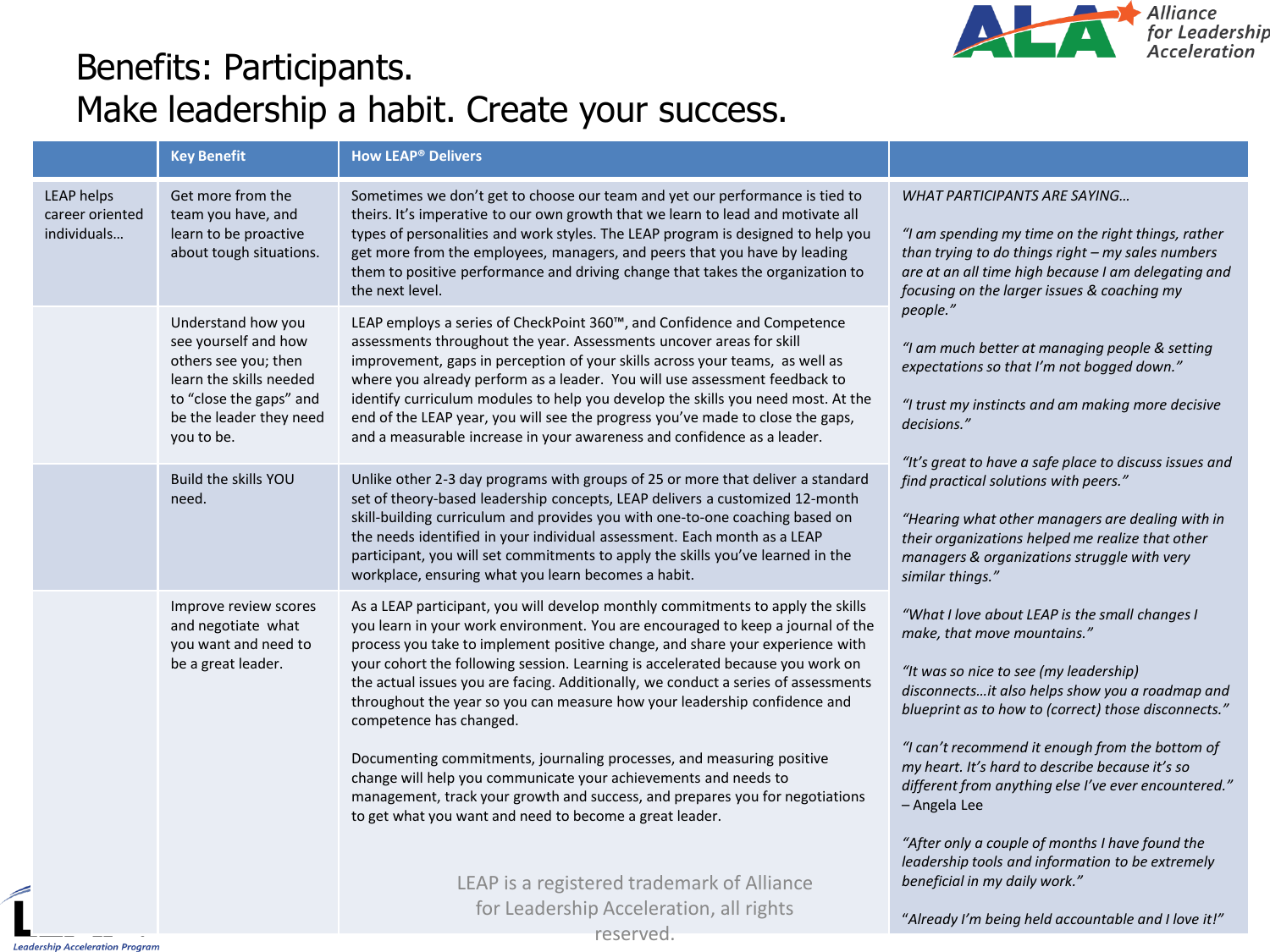

### Benefits: Participants. (con't...) Create your success. Make leadership a habit.

|                                                        | <b>Key Benefit</b>                                                                              | <b>How LEAP<sup>®</sup> Delivers</b>                                                                                                                                                                                                                                                                                                                                                                                                                                                                                                                                                                            |                                                                                                                                                                                                                                                                          |  |
|--------------------------------------------------------|-------------------------------------------------------------------------------------------------|-----------------------------------------------------------------------------------------------------------------------------------------------------------------------------------------------------------------------------------------------------------------------------------------------------------------------------------------------------------------------------------------------------------------------------------------------------------------------------------------------------------------------------------------------------------------------------------------------------------------|--------------------------------------------------------------------------------------------------------------------------------------------------------------------------------------------------------------------------------------------------------------------------|--|
| <b>LEAP helps</b><br>career<br>oriented<br>individuals | Set your course for completing<br>your advanced degree.                                         | Unlike most programs that offer continuing education credit,<br>LEAP provides 3 Master's level credits from Seattle Pacific<br>University. These credits can be transferred to any accredited<br>Master's program, setting you on your way to completing<br>your advanced degree.                                                                                                                                                                                                                                                                                                                               | <b>POSITIVE CHANGES MEASURED</b><br>LEAP graduates report a 28% increase on average, in<br>confidence I could easily lead any group even if I have no<br>expertise in that technical area.                                                                               |  |
|                                                        | Gain insight to how peer-level<br>managers at other<br>organizations have solved<br>challenges. | Each LEAP group consists of a cohort of 8-12 mid-career<br>managers and high performing individuals from<br>organizations in your local area. Throughout the year you will<br>work with your cohort peers to develop solutions to real-<br>world challenges in your workplace.                                                                                                                                                                                                                                                                                                                                  | LEAP graduates report a 28% increase on average, in<br>confidence that I can effectively deal with people of all types.<br>LEAP graduates report a 32% increase on average, in<br>awareness and confidence using different leadership styles in<br>different situations. |  |
|                                                        | Create a successful future.                                                                     | We start in our field as a contributor and with a job-well-<br>done we are promoted to manage others. The hope is that<br>we will be able to grow our good work by articulating the<br>vision of others, delegating to others, and inspiring others.<br>But where are we taught the skills needed to effectively<br>manage and lead teams of individuals with diverse<br>personalities, backgrounds, and skills?<br>LEAP is a year-long, peer-based program that transforms<br>managers into high-impact leaders who develop and lead<br>people, achieve key business results, and accelerate their<br>careers. | LEAP graduates report a 25% increase on average, in<br>confidence in my ability to inspire others to do their best.                                                                                                                                                      |  |

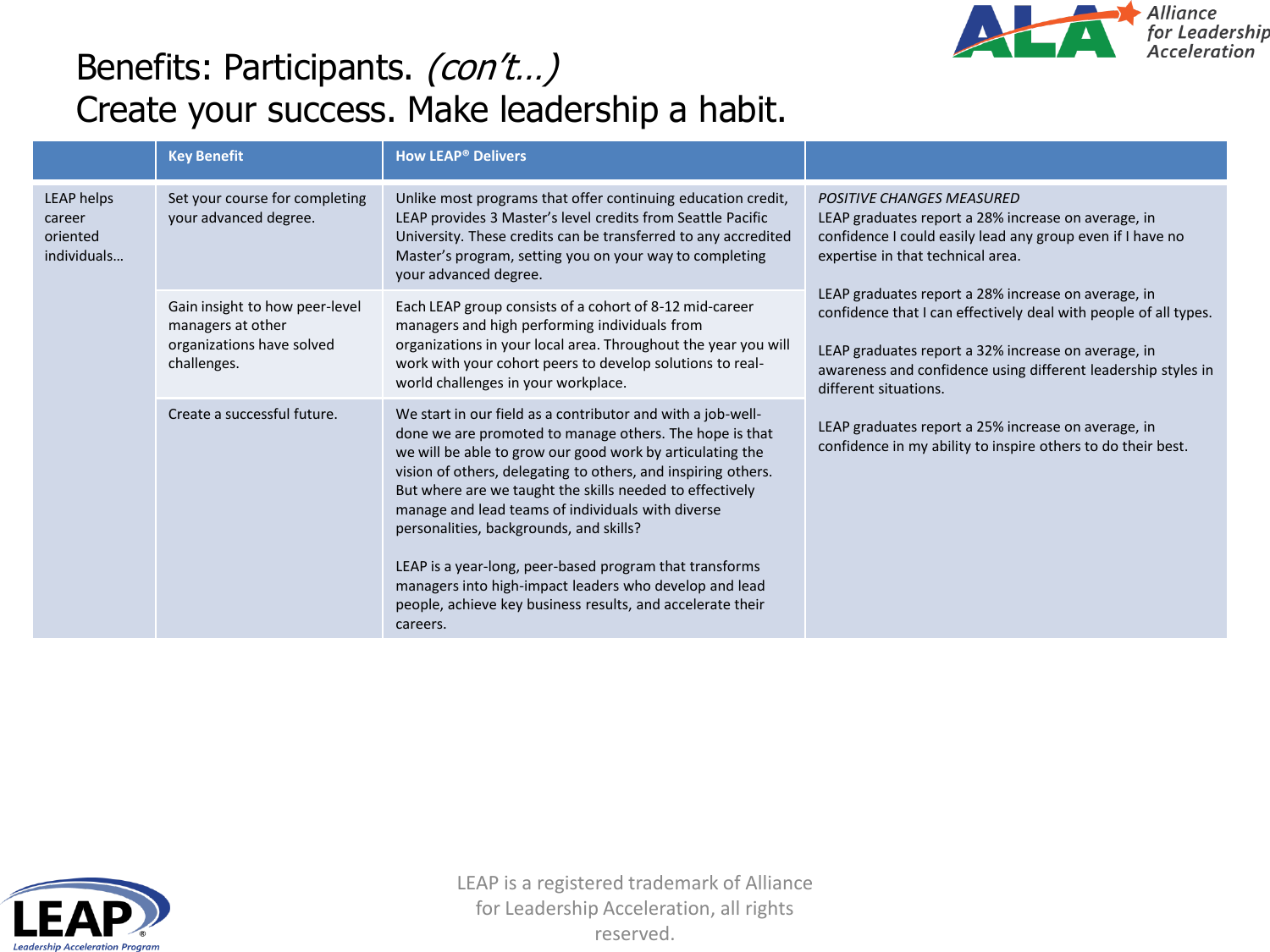

# Objections and Our Differentiators

| <b>Objection</b>                | <b>Who</b>               | <b>Issues/Concerns</b>                                                                           | How LEAP is different - Handling the objection                                                                                                                                                                                                                                                                                                                                                                                                                                                                                   |
|---------------------------------|--------------------------|--------------------------------------------------------------------------------------------------|----------------------------------------------------------------------------------------------------------------------------------------------------------------------------------------------------------------------------------------------------------------------------------------------------------------------------------------------------------------------------------------------------------------------------------------------------------------------------------------------------------------------------------|
| Same as other<br>programs       | All                      | • Great theory; doesn't<br>translate to change<br>Cram session; too much<br>to implement at once | LEAP <sup>®</sup> is a program of action-based learning spread out over 12<br>months of half-day sessions to ensure each skill development area is<br>given adequate coverage. Individuals make monthly commitments to<br>implement a solution in their real-world environment.                                                                                                                                                                                                                                                  |
| Return on<br>Investment         | Decision<br>Maker        | • Can't measure ROI                                                                              | LEAP tracks performance and measures growth through a series of<br>assessments; participants share real examples of improved work<br>performance that translates to ROI.                                                                                                                                                                                                                                                                                                                                                         |
| <b>Training</b><br>doesn't work | <b>Decision</b><br>Maker | • Can't measure<br>improvements or<br>progress                                                   | LEAP tracks performance and measures growth through our<br>proprietary Leadership Confidence & Competence™ assessment that<br>happens throughout the LEAP year. Our graduates average a 45%<br>increase in their leadership confidence and competence.                                                                                                                                                                                                                                                                           |
| Additional<br>Work              | <b>LEAP</b><br>Candidate | I already have too much<br>to do, I can't take on<br>homework too.                               | LEAP doesn't assign "homework" but instead individuals commit to<br>implementing something they've learned that will help improve their<br>performance or the performance of their team in their real<br>environment. Some pre-work to identify specific challenges in their<br>environment may be required, but all outside work is related to real-<br>world issues.                                                                                                                                                           |
| Time<br>Commitment              | All                      | Employees need time to<br>$\bullet$<br>do their job; this is a lot<br>of time to invest          | 1/2 Day per month for 12 months covering a topic specific to the<br>individual skill development needs and resulting in a commitment to<br>implement a process or tactic to improve performance on-the-job.<br>Additionally, there are 2 x 60 minute one-to-one coaching sessions<br>(or as needed) to help address in-depth questions each individual<br>has. Our framework is designed to ensure their job will not only get<br>done, but they'll do it better, ultimately saving time, reducing waste,<br>and reducing costs. |

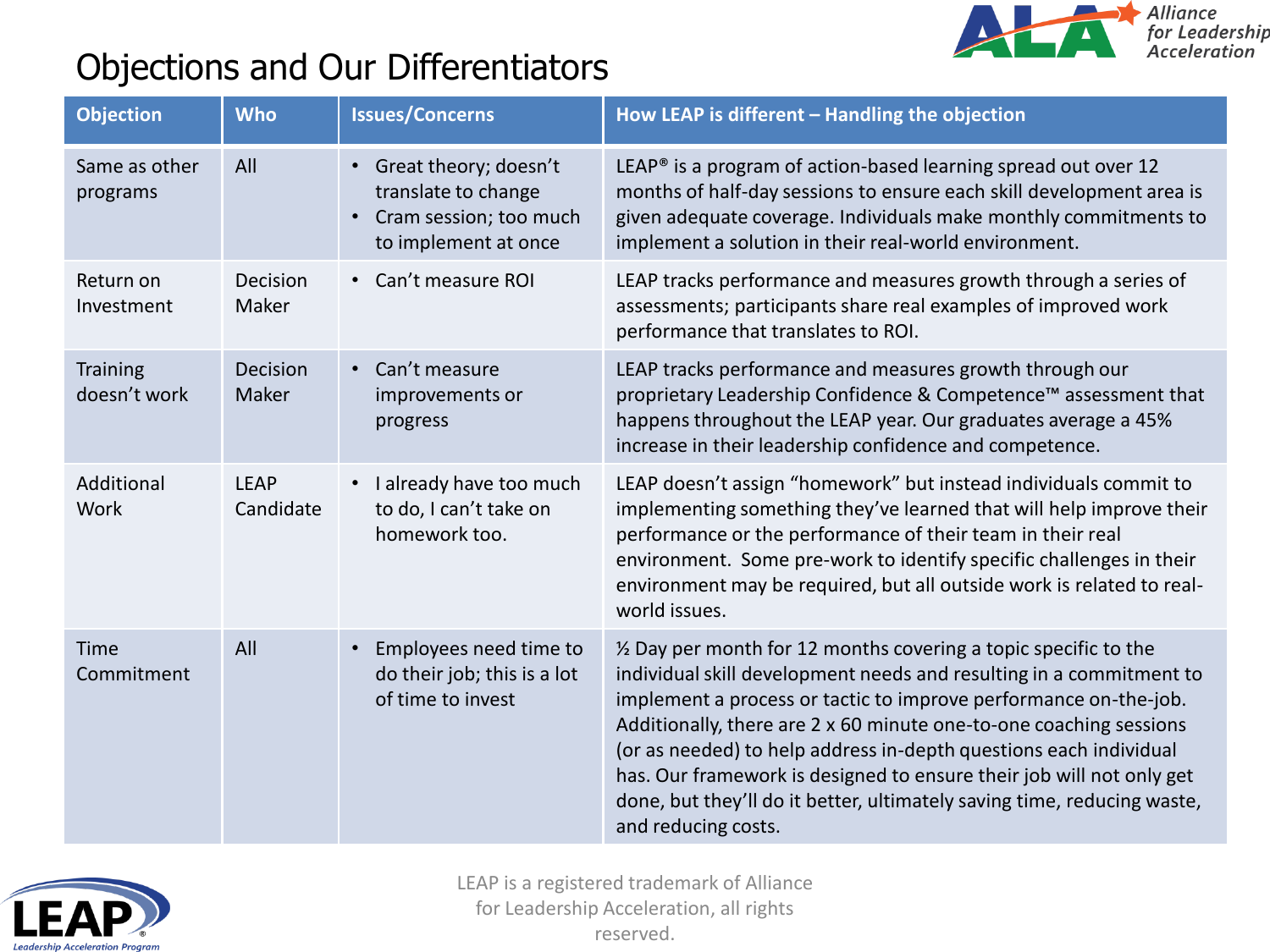

# Key Messages: How LEAP® Works (Detail)

| <b>Unique</b><br><b>Elements</b>                       | <b>How it works</b>                                                                                                                                                                                                                                     | Why LEAP <sup>®</sup> is different                                                                                                                                                                                                                                                                                                                                                                                                                                                                                                                      |
|--------------------------------------------------------|---------------------------------------------------------------------------------------------------------------------------------------------------------------------------------------------------------------------------------------------------------|---------------------------------------------------------------------------------------------------------------------------------------------------------------------------------------------------------------------------------------------------------------------------------------------------------------------------------------------------------------------------------------------------------------------------------------------------------------------------------------------------------------------------------------------------------|
| 12-Month<br>Progressive<br>Program                     | 4 Hour cohort meeting every month to learn a new<br>leadership skill concept and set out to apply the learning<br>in the real environment.                                                                                                              | Unlike 2-3 day or even week long training programs, LEAP is a 12-month program. Participants<br>meet 1/2 day every month to cover each skill concept in detail, and participants create a monthly<br>action-based commitment to apply their learning in the work environment.                                                                                                                                                                                                                                                                           |
| Assessment<br>Delivery                                 | Assessments uncover areas for skill improvement as well<br>as where individuals excel. Gaps are identified between<br>an individual's view of themselves versus their peers,<br>managers, and employees, and change is measured<br>throughout the year. | Unlike other programs that provide a single assessment (or none at all), LEAP conducts two<br>Checkpoint360 assessments (beginning and end) for peer, manager, and staff to provide<br>feedback. Additionally, there are three Confidence & Competence™ (C&C) self-assessment<br>survey's to measure actual growth in key leadership characteristics.                                                                                                                                                                                                   |
| Customized<br>Curriculum                               | Skill areas identified in the assessments are mapped to<br>develop a customized curriculum. One topic area is<br>covered in-depth each month.                                                                                                           | Unlike most other programs which are based on a set curriculum, LEAP leverages more than 20<br>content modules and maps each cohort curriculum to the skill development needs of the<br>individuals based on the information uncovered in the assessments.                                                                                                                                                                                                                                                                                              |
| Actual problem<br>resolutions                          | Cohort develops into a trusted peer-group where actual<br>examples are discussed and experiences are shared to<br>develop resolutions to real work-place challenges.                                                                                    | Unlike other programs which may see some group work in the 2-3 day session, individuals in a<br>LEAP cohort form a trusted circle of peers they can grow with and communicate with during their<br>leadership development journey--even after their LEAP year is finished.                                                                                                                                                                                                                                                                              |
| Real-world<br>application &<br>progress                | Individuals commit to implementing one new concept per<br>month based on their real-world scenario. Successes and<br>challenges of implementation are discussed with the<br>group at the beginning of each monthly session.                             | Unlike other programs that help participants develop an action-plan but then send them on their<br>way left to implement an entire plan on their own, LEAP participants formulate specific<br>commitments on a monthly basis and based on challenges they're facing that month. LEAP<br>participants focus on implementing positive change during their regular course of work, and are<br>held accountable to discuss their progress with the cohort at the following month's session.                                                                 |
| One-to-one<br>coaching for in-<br>depth<br>development | LEAP cohorts are run by Certified LEAP Coaches and each<br>individual receives a minimum of 2 x 60 minute coaching<br>sessions to discuss assessment feedback, action plans,<br>and overall personal development.                                       | Many programs offer no individualized coaching. Those that do, limit sessions to 1 or 2 30 minute<br>check-ins with the option to buy more. LEAP requires 2 60-minute coaching sessions to ensure<br>participants set out on the right course and stay on track throughout. Additional LEAP coaching<br>sessions are available as needed to individuals to ensure they get the in-depth, personalized<br>support they require to achieve optimal results from the program.                                                                              |
| Measurement &<br><b>ROI</b>                            | LEAP conducts multiple assessments throughout the LEAP<br>year, tracking change and measuring leadership growth<br>using our proprietary Leadership Confidence and<br>Competence™ assessment tool.                                                      | Unlike other programs where no measurements are put into place, or where success is<br>determined by the participants implementation of an action-plan, LEAP conducts a series of<br>assessments throughout the year and tracks the change in leadership confidence and<br>competence for each individual. Additionally, LEAP participants are implementing positive<br>changes in their work environment throughout the year. Each participating company receives an<br>ROI Executive Brief at the end of every year showing the return on investment. |

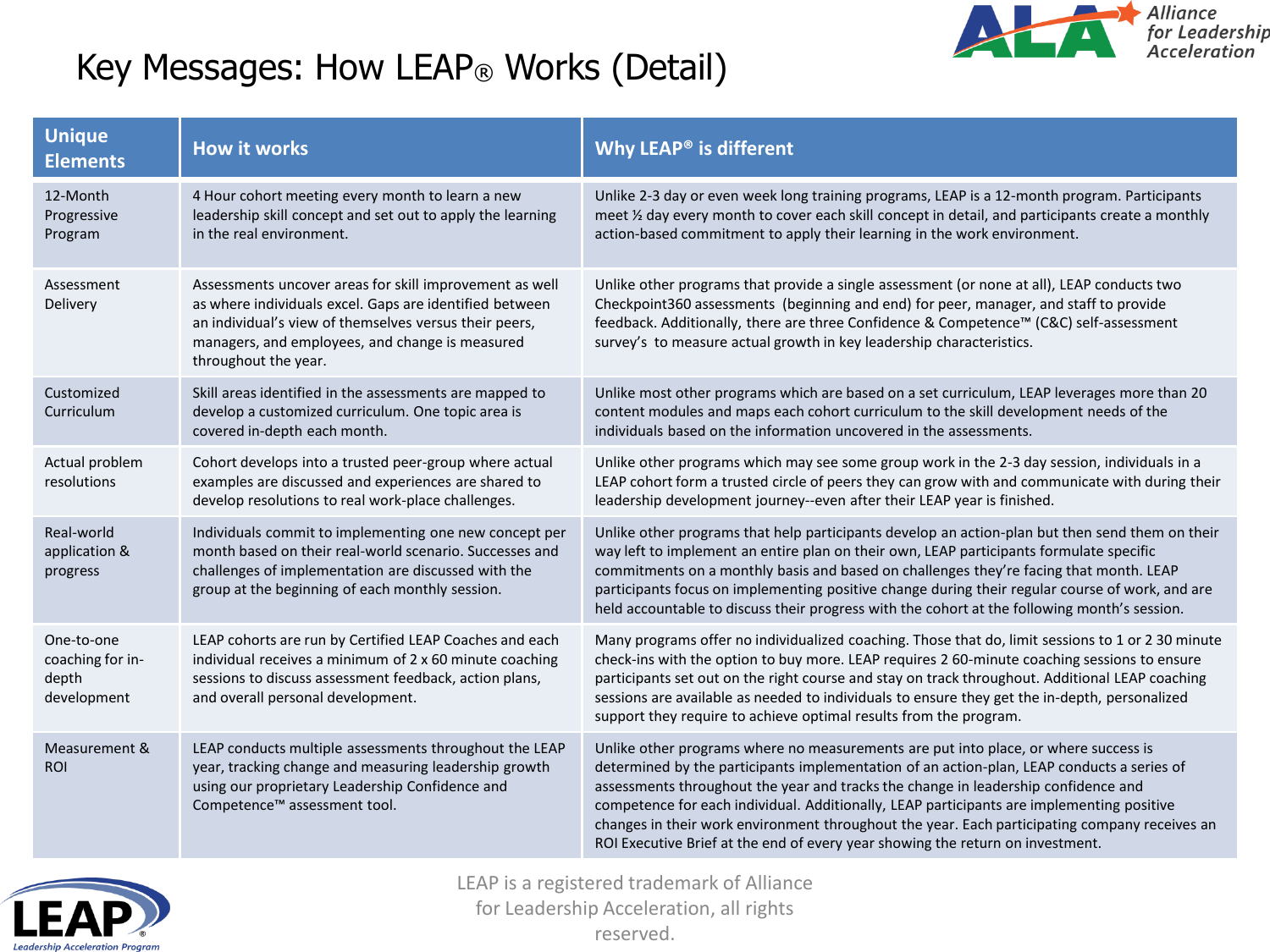

## Feedback on Learning CURRICULUM

| <b>SESSION COURSE</b>           | <b>WHAT THEY SAID</b>                                                                                                                                                                                                                                                                                                                                                                                                                                     |
|---------------------------------|-----------------------------------------------------------------------------------------------------------------------------------------------------------------------------------------------------------------------------------------------------------------------------------------------------------------------------------------------------------------------------------------------------------------------------------------------------------|
| Thinking Comprehensively        | "The shifting core (beliefs)-opened up for me that it is ok to feel vulnerable and that I can grow and<br>learn if I learn and ask for help."<br>"The Core Beliefs exercise, and tools and mapping solutions to working through problems were<br>great."                                                                                                                                                                                                  |
| Delegating Effectively          | "I now understand how delegating empowers employees and makes them feel committed to<br>organization."<br>"This spelled out exactly how to delegate and the communication that goes with it."<br>"This was a great session! Learning the multiple benefits of delegating, and how it helps every area<br>of effective leadership."<br>"I now understand how important it is that everyone feels and acts like partners. I can create the<br>environment!" |
| Lessons in Leadership           | "I now understand that everyone has a purpose, ability and the need to identify them."                                                                                                                                                                                                                                                                                                                                                                    |
| <b>Effective Communication</b>  | "This session reminded me how important non-verbal behaviors are. I loved the tips on becoming a<br>more active listener."                                                                                                                                                                                                                                                                                                                                |
| <b>Self Mastery</b>             | "This session gave me ideas and technologies on how to visualize and establish goals."<br>"The whole topic is a huge value to me! Being a GREAT Leader starts with self-mastery."<br>"I now understand paradigms & I learned that I need to be aware of others' paradigms."                                                                                                                                                                               |
| <b>High Performance Leaders</b> | "Okay, I totally get it now!!"<br>"I really enjoyed hearing each person talk about their successes and listening to the feedback they<br>had for me."                                                                                                                                                                                                                                                                                                     |